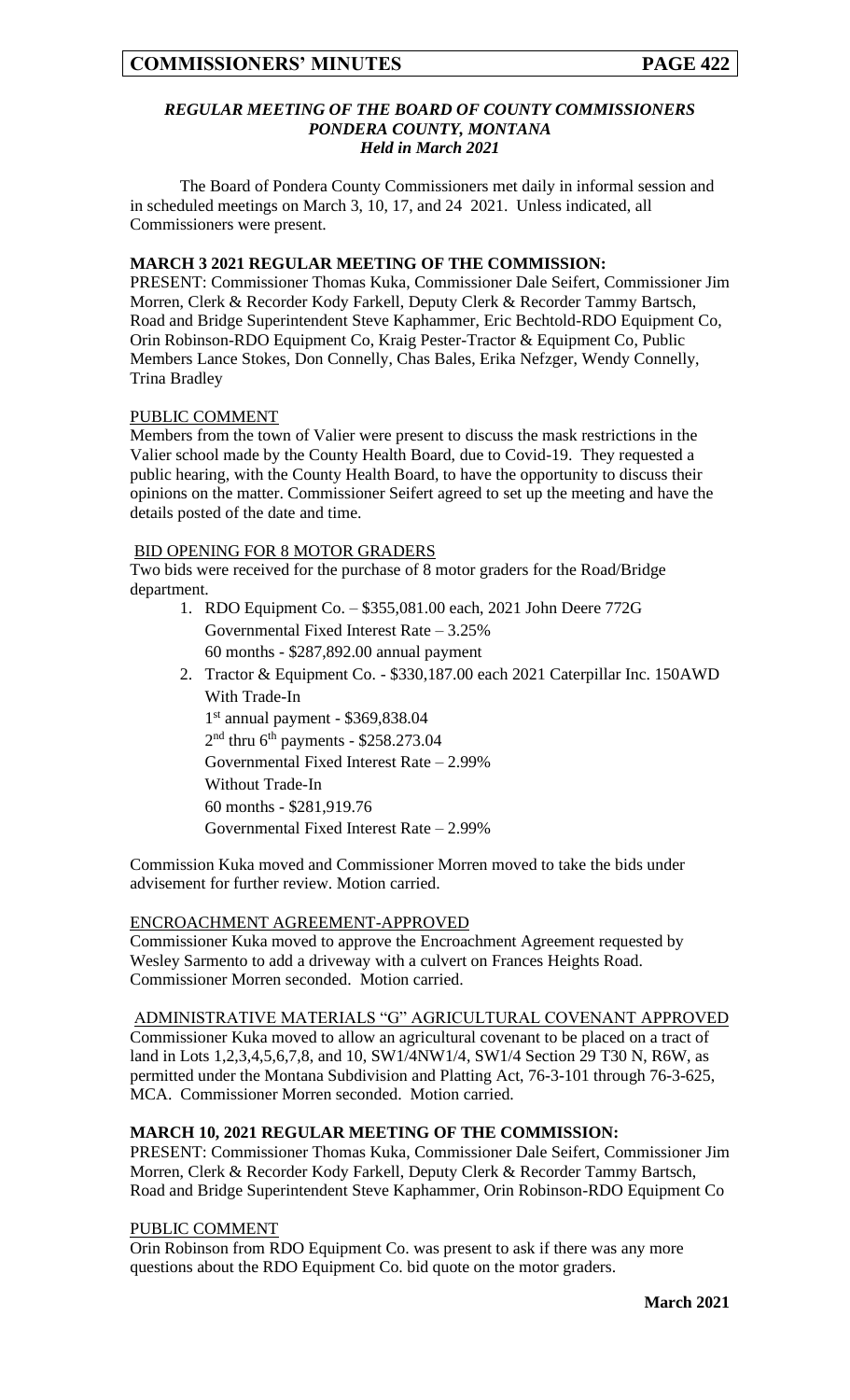## ACCEPTANCE OF MOTOR GRADER BID

Commissioner Morren moved to accept the bid from Tractor & Equipment Co. for eight motor graders. Commissioner Kuka seconded. Motion carried.

### RESOLUTION REQUESTING DISTRIBUTION OF LOCAL GOVERNMENT ROAD CONSTRUCTION AND MAINTENANCE MATCH PROGRAM FUNDS-ADOPTED PONDERA COUNTY, MONTANA RESOLUTION # 25 – 2020/21 REQUESTING DISTRIBUTION OF LOCAL GOVERNMENT ROAD CONSTRUCTION AND MAINTENANCE MATCH PROGRAM FUNDS

WHEREAS, the Bridge and Road Safety and Accountability Restricted Account created By HB 473 requires the Montana Department of Transportation to allocate accrued funds to cities, towns, counties, and consolidated city-county governments for construction, reconstruction, maintenance, and repair of rural roads, city or town streets and alleys, and bridges; and,

WHEREAS, a city, town, county, or consolidated city-county government that requests funds under the Bridge and Road Safety and Accountability Account must match each \$20 requested with \$1 of local government matching funds; and,

WHEREAS, a city, town, county, or consolidated city-county government requesting distribution of allocated funds may make such a request to the Department of Transportation between March 1 and November 1 of the year the funds were allocated; and,

WHEREAS, a description of the project to be funded is: ROAD AND BRIDGE REPAIRS AND MAINTENANCE; and,

WHEREAS, the local match for the allocated funds totals \$3,932.72 identified in the attached copy of approved road/bridge expenditures from current year operating budget.

THEREFORE, BE IT RESOLVED that

1. Pondera County requests distribution of its share of the allocated Bridge and Road Safety and Accountability funds (\$78,654.22) to be used for road and bridge and maintenance;

2. That the Chairman of the Board of Pondera County Commissioners or other staff is hereby empowered and authorized to execute such further documents as may be necessary to facilitate the distribution of said funds.

Adopted this  $10^{th}$  day of March, 2021 as moved by Commissioner Morren, seconded by Commissioner Kuka, and passed on a 3-0 vote of the board. Effective on passage and approval.

BOARD OF COMMISSIONERS Pondera County, Montana

\_\_*/s/ Dale J Seifert*\_\_\_\_\_\_\_\_\_\_\_\_\_\_\_\_ \_*/s/ Thomas A Kuka*\_\_\_\_\_\_\_\_\_\_\_

Dale J Seifert, Chair Thomas A Kuka, Member

Attest: \_\_*/s/ Kody L Farkell* \_\_\_\_\_\_\_ \_*/s/ Jim Morren*\_\_\_\_\_\_\_\_\_\_\_\_\_\_\_ Kody L. Farkell, Clerk & Recorder Jim Morren, Member

RESOLUTION DESIGNATING THE ENVIRONMENTAL CERTIFYING OFFICIAL FOR GRANT-ADOPTED

PONDERA COUNTY MONTANA RESOLUTION #26 – 2020/21

DESIGNATING THE ENVIRONMENTAL CERTIFYING OFFICIAL FOR GRANT

**March 2021**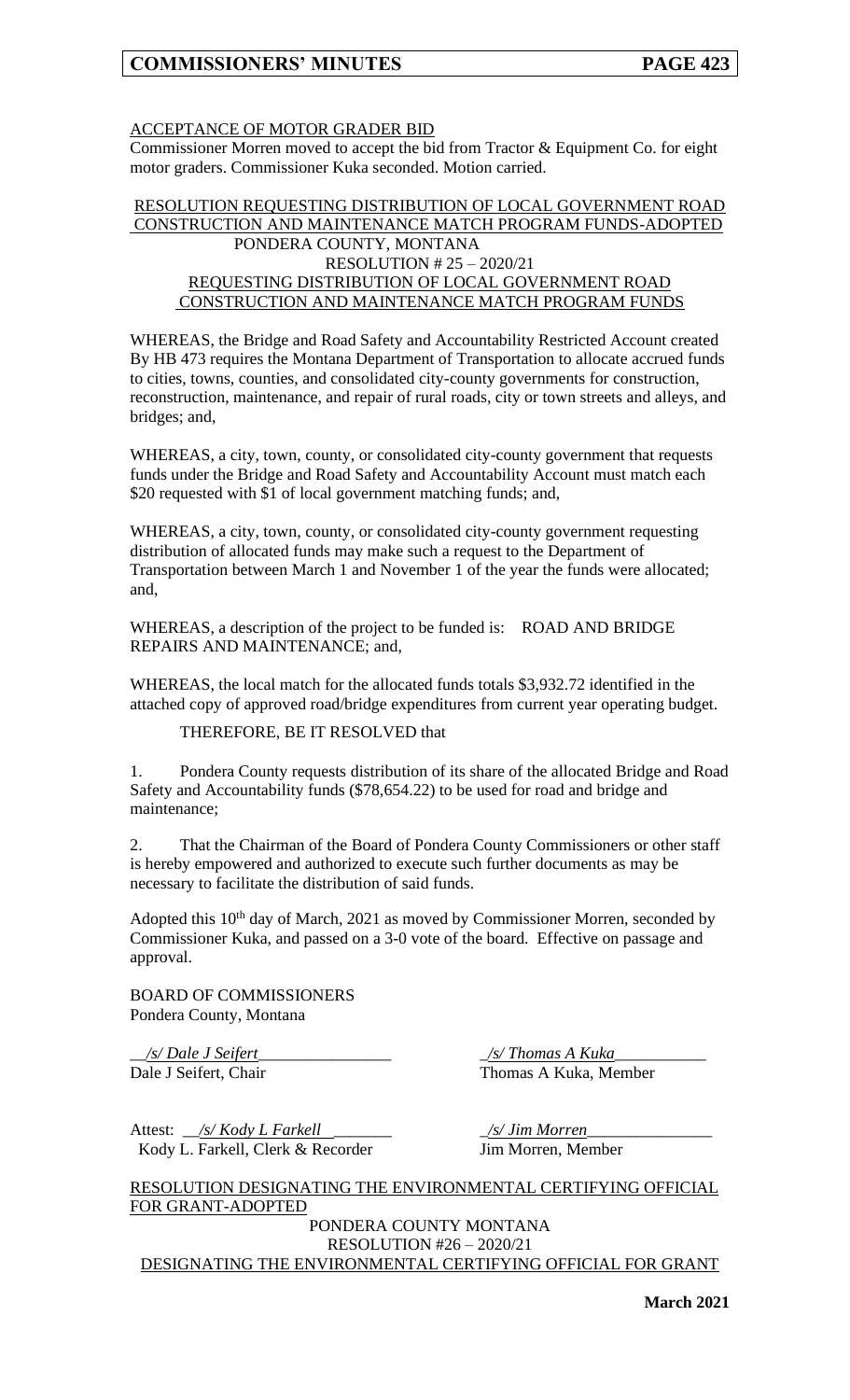WHEREAS, in 2020 the Pondera County applied for federal, state, local and private funding to renovate the Pondera County Medical Center Heating, Cooling, Domestic Hot Water systems and lighting fixtures;

WHEREAS, all necessary funding has been received to permit the project to go forward; and

WHEREAS, an Environmental Certifying Official may be designated by formal resolution.

NOW, THEREFORE, BE IT RESOLVED that Dale J Seifert, Pondera County Commissioner - Chairman is designated as the Environmental Certifying Official to produce an Environmental Review Record;

BE IT FURTHER RESOLVED that Pondera County will ensure that it and all of its contractors or agents shall conduct all program matters in a non-discriminatory manner such that all persons regardless of race, gender, age, disability, or other protected class shall be treated equally and further each shall comply with the policies and procedures delineated in the 2020 Pondera Medical Center Energy Performance Contract Management Plan, approved by the Montana Department of Commerce Community Development Block Grant Program.

Adopted this 9<sup>th</sup> day of March, 2021, as moved by Commissioner Morren, seconded by Commissioner Kuka, and passed on a 3-0 vote of the board. Effective on passage and approval.

BOARD OF COMMISSIONERS Pondera County, Montana

\_\_*/s/ Dale J Seifert*\_\_\_\_\_\_\_\_\_\_\_\_\_\_\_\_ \_*/s/ Thomas A Kuka*\_\_\_\_\_\_\_\_\_\_\_

Attest: \_\_*/s/ Kody L Farkell* \_\_\_\_\_\_\_ \_*/s/ Jim Morren*\_\_\_\_\_\_\_\_\_\_\_\_\_\_\_ Kody L. Farkell, Clerk & Recorder Jim Morren, Member

Dale J Seifert, Chair Thomas A Kuka, Member

RESOLUTION DECLARING PROPERTY SURPLUS AND SETTING SALE-ADOPTED

### PONDERA COUNTY RESOLUTION #27 – 2020/21 DECLARING PROPERTY SURPLUS AND SETTING SALE

WHEREAS, pursuant to Section 7-8-2211, MCA, Authorization to sell and exchange county property, the Board of Pondera County Commissioners declares the following personal property belonging to the County as surplus property which is not necessary to the conduct of county business or the preservation of its property:

Twelve (12) metal file cabinets Three (3) metal desks

WHEREAS, the Commissioners have determined it is in the best interests of the County to sell the items through private sale.

NOW, THEREFORE, BE IT RESOLVED that the Board of County Commissioners:

- 1) hereby declares the property listed above as surplus property which is not necessary to the conduct of county business or the preservation of its property,
- 2) agrees to sell the listed items at surplus auction through private.

ADOPTED this  $10<sup>th</sup>$  day of March, 2021, as moved by Commissioner Kuka, seconded by Commissioner Morren, and passed on a 3-0 vote of the board. Effective on passage and approval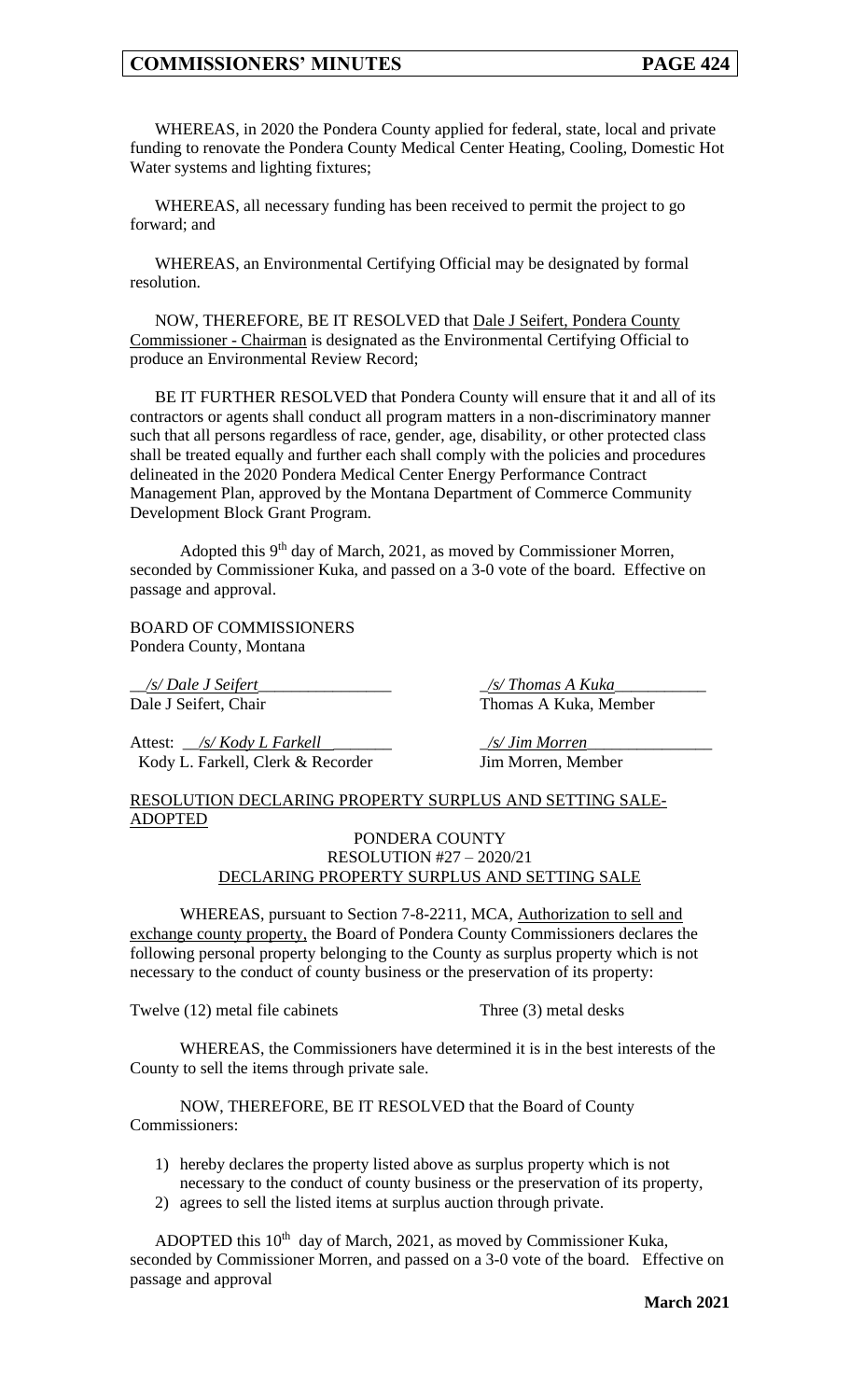$DADCH$ 

### BOARD OF COMMISSIONERS Pondera County, Montana

Attest: \_\_*/s/ Kody L Farkell* \_\_\_\_\_\_\_ \_*/s/ Jim Morren*\_\_\_\_\_\_\_\_\_\_\_\_\_\_\_ Kody L. Farkell, Clerk & Recorder Jim Morren, Member

\_\_*/s/ Dale J Seifert*\_\_\_\_\_\_\_\_\_\_\_\_\_\_\_\_ \_*/s/ Thomas A Kuka*\_\_\_\_\_\_\_\_\_\_\_ Dale J Seifert, Chair Thomas A Kuka, Member

FEBRUARY COMMISSION MINUTES APPROVED Commissioner Kuka moved and Commissioner Morren seconded to approve the February 2021 Minutes of the Commission. Motion carried.

### TAX ABATEMENTS 1120-1123-APPROVED

Commissioner Kuka moved to approve the following abatement:

|               |               |            | I ANCLL |
|---------------|---------------|------------|---------|
| <b>NUMBER</b> | <b>REASON</b> | CANCEL ADD | NO.     |
| 1120          | $DOR-AB-26$   | 2.94       | 480900  |
| 1121          | $DOR-AB-26$   | 10.25      | 525400  |
| 1122          | $DOR-AB-26$   | 49.77      | 492600  |
| 1123          | $DOR-AB-26$   | 24.88      | 523300  |
|               |               |            |         |

Commissioner Morren seconded. Motion carried.

PUBLIC HEARING FOR TAX BENEFIT AS NEW OR EXPANDING INDUSTRIAL CLASSIFICATION – MT AG, LLC. – March 16, 2021

PRESENT: Commissioner Thomas Kuka, Commissioner Jim Morren, Commissioner Dale Seifert, City Councilman David Cates, Jamie Birch owner of MT AG LLC, Mayor Wendy Judisch, Deputy Clerk & Recorder Tammy Bartsch

Jamie Birch of MT AG, LLC. has submitted the necessary paperwork requesting a tax abatement for the next ten years on their newly constructed facility located at 706 Vermont Street. Both attorneys have reviewed the paperwork and have determined the requirements have been met. Advertising and notifications as required by MCA have been made as well as the real estate taxes being current. The tax abatement is incentive based on either 25% or 50% of the taxable value of the property starting in 2022 for five years then increases to the full taxable value attained in the  $10<sup>th</sup>$  year. Mayor Judisch noted the financial difference between the two percentages. Mayor Judisch also noted that the land is being leased from the City of Conrad. Commissioner Seifert then called for public comment on behalf of the City and Pondera County. Commissioner Seifert again called for additional comments. No comments were heard nor were any written comments received by either the City or the County. Comment was again called for and none was heard.

## **MARCH 17, 2021 REGULAR MEETING OF THE COMMISSION:**

PRESENT: Commissioner Thomas Kuka, Commissioner Dale Seifert, Commissioner Jim Morren, Deputy Clerk & Recorder Tammy Bartsch, Road and Bridge Superintendent Steve Kaphammer, Patrick Montalban – Public Member

ADMINISTRATIVE MATERIALS "G" AGRICULTURAL COVENANT APPROVED Commissioner Kuka moved to allow an agricultural covenant to be placed on a tract of land in the W1/2SW1/4, SW1/4NW1/4 Section 28 T.30 N, R3, as permitted under the Montana Subdivision and Platting Act, 76-3-101 through 76-3-625, MCA. Commissioner Morren seconded. Motion carried.

EMPLOYEE HEALTH INSURANCE COMMITTEE APPOINTED-APPROVED Commissioner Kuka moved to appoint Ashley Johnson to the Employee Health Insurance Committee. Commissioner Morren seconded. Motion carried.

PURCHASE OF MATERIALS FOR HEIGHTS ROAD BRIDGE REPAIRS - APPROVED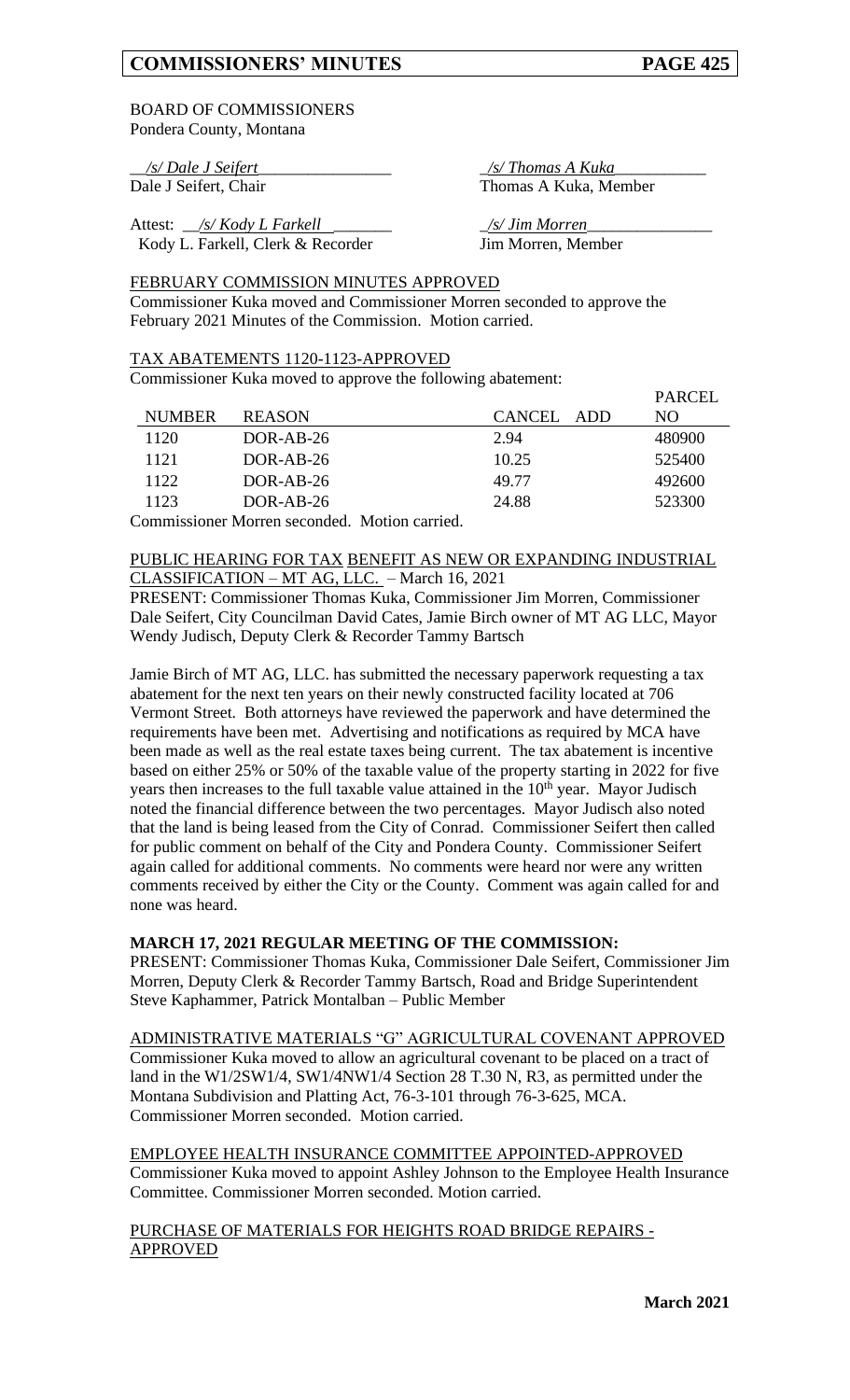Commissioner Morren moved and Commissioner Kuka seconded the approval of expenditures for repairs of Heights Road Bridge. Bouma Post Yard provided a quote of \$27,271.00. The purchase will be paid for from the Road/Bridge Capital Improvement Fund.

Motion carried.

# RESOLUTION GRANTING MT AG, LLC A TAX BENEFIT FOR NEW OR EXPANDING INDUSTRY-ADOPTED

### PONDERA COUNTY RESOLUTION #28 – 2020/21 GRANTING MT AG, LLC A TAX BENEFIT FOR NEW OR EXPANDING INDUSTRY

WHEREAS, the Board of County Commissioners of Pondera County has been presented with a State of Montana Department of Revenue Form CAB-1, New or Expanding Industry Classification Application by MT Ag, LLC, pursuant to Section 15- 24-1402, MCA; and

WHEREAS, the legal description of the affected property is: Lot 5 of the Conrad East Industrial Park Subdivision (706 Vermont St) Conrad, Pondera County, Montana; and

WHEREAS, the investments that will be made on or before the tax year 2022, are for qualifying improvements that have a value of a minimum of \$125,000 and meet the requirements of Section 14-24-1402 (2)(a); and

WHEREAS, due notice as defined in 76-15-103 MCA was given by publishing the notice of public hearing in The Independent-Observer and The Valierian, newspapers of general circulation in Pondera County; and

WHEREAS, all taxing jurisdictions affected by the potential tax benefit were notified of the public hearing on the New or Expanding Industry Classification Application by MT Ag, LLC by certified mail; and

WHEREAS, a public hearing was held in the Commissioners' Office, Pondera County Courthouse,  $20.4^{\text{th}}$  Avenue SW, Conrad, Montana on March 16, 2021 to discuss with the public, hear their opinions, and answer questions about the New or Expanding Industry Classification Application by MT Ag, LLC; and

WHEREAS, the tax relief requested by MT Ag, LLC in its New or Expanding Industry Classification Application, if granted, would impact and potentially burden all taxpayers in Pondera County and any tax relief in violation of any provision of 15-24- 1401 or 15-24-1402 shall allow for the recapture of all taxes avoided, plus, in the event of nonpayment of property taxes provided in 15-16-102, MCA, interest and penalties.

WHEREAS, should MT Ag, LLC apply for any additional tax relief, via an AB-26 procedure (informal review), or any other avenue, during the term of the tax relief granted herein, MT Ag, LLC shall notify the Pondera County Commissioners of their request for informal review by the Montana Department of Revenue (or any other avenue for additional tax relief). Any such application will render this resolution null and void and MT Ag, LLC shall pay to Pondera County all taxes avoided, plus, in the event of nonpayment of property taxes provided in 15-16-102, MCA, all interest and penalties as a result of nonpayment of taxes.

NOW, THEREFORE, BE IT RESOLVED that the New or Expanding Industry Classification Application submitted by MT Ag, LLC with respect to the buildings or structures situated on

Lot 5 of the Conrad East Industrial Park Subdivision (706 Vermont St)

Conrad, Pondera County, Montana; and is hereby approved and that said new industry be taxed pursuant to the Section 15-24-1402, MCA.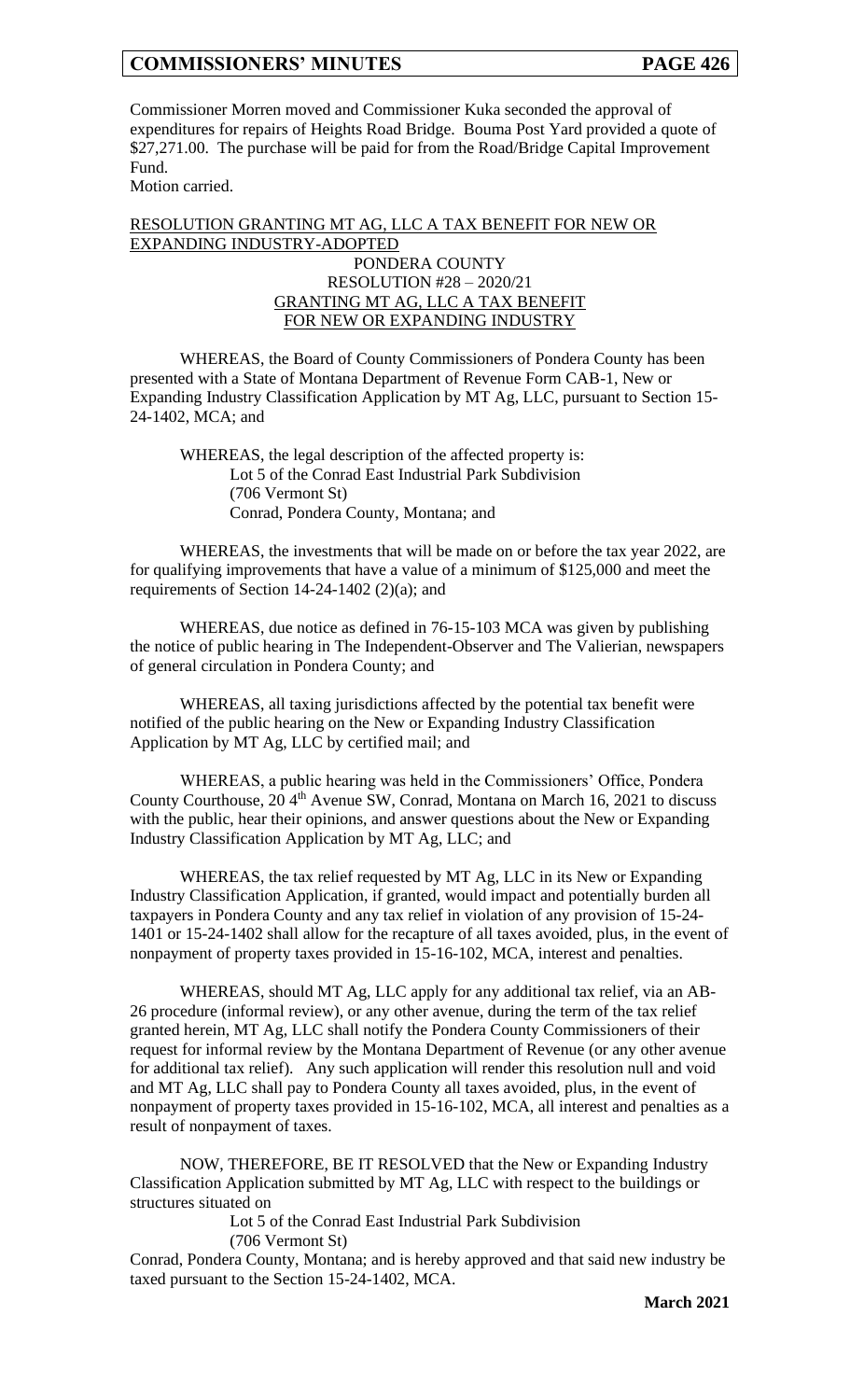BE IT FURTHER RESOLVED that approval of this application by the Board of County Commissioners is based solely on the information stated under penalty of perjury by the Applicant. The Board of County Commissioners acknowledges that the State of Montana Department of Revenue may approve or disapprove applicant's tax reduction based on the criteria controlling such approval. In the event the application is disapproved by the Department of Revenue, this Resolution has no force or effect.

BE IT FURTHER RESOLVED that the allowed benefit is, pursuant to 15-24- 1402, Montana Code Annotated:

#### Beginning tax year is 2022

1<sup>st</sup> year through 5<sup>th</sup> year, taxed at 25% of taxable value (tax years 2022, 2023, 2024, 2025 and 2026);

 $6<sup>th</sup>$  year through 10<sup>th</sup> year, Subject to 15-10-420, taxed at increased equal percentages until the full taxable value is attained in the  $10<sup>th</sup>$  year (tax years 2027, 2028, 2029 and 2030). In subsequent years, the property must be taxed at 100% of its taxable value.

BE IT FURTHER RESOLVED, any tax relief granted herein in violation of any provision of 15-24-1401 or 15-24-1402 MT Ag, LLC shall be recaptured by payment by MT Ag, LLC of all taxes avoided, plus, in the event of nonpayment of property taxes provided in 15-16-102, MCA, interest and penalties.

BE IT FURTHER RESOLVED, should MT Ag, LLC apply for any additional tax relief, via an AB-26 procedure (informal review), or any other avenue, during the term of the tax relief granted herein MT Ag, LLC shall notify the Pondera County Commissioners of their request for informal review by the Montana Department of Revenue (or any other avenue for additional tax relief). Any such application will render this resolution null and void and MT Ag, LLC shall pay to Pondera County all taxes avoided, plus, in the event of nonpayment of property taxes provided in 15-16-102, MCA, all interest and penalties as a result of nonpayment of taxes.

Adopted this  $17<sup>th</sup>$  day of March, 2021 as moved by Commissioner Kuka, seconded by Commissioner Morren, and passed on a full vote of the full board. Effective on passage and approval.

## BOARD OF COUNTY COMMISSIONERS

\_\_*/s/ Dale J Seifert*\_\_\_\_\_\_\_\_\_\_\_\_\_\_\_\_\_\_ \_*/s/ Thomas A Kuka*\_\_\_\_\_\_\_\_\_\_\_\_ Dale J Seifert, Chairman Thomas A Kuka, Member

ATTEST:

\_*/s/ Kody L Farkell*\_\_\_\_\_\_\_\_\_\_*\_\_\_*\_\_\_\_\_\_\_ \_*/s/ Jim Morren*\_\_\_\_\_\_\_\_\_\_\_\_\_\_\_\_ Kody L. Farkell, Clerk and Recorder Jim Morren, Member

### AIRPORT LAND LEASE AGEEMENT WITH PONDERA GOLF COURSE-APPROVED

Commissioner Kuka moved the approval of the Pondera Golf Course lease, with changes suggested by County Attorney. Commissioner Morren seconded. Motion carried.

### PUBLIC COMMENT

Patrick Montalban, with Montalban Oil and Gas Operations Inc., was present asking for Commissioners support on House Bill 3185, revising taxation of stripper oil and gas wells. Montalban explained how this bill would help, the oil businesses in Pondera County, during these times of uncertainty.

### **MARCH 24, 2021 REGULAR MEETING OF THE COMMISSION:**

PRESENT: Commissioner Thomas Kuka, Commissioner Dale Seifert, Commissioner Jim Morren, Clerk & Recorder Kody Farkell, Deputy Clerk & Recorder Tammy Bartsch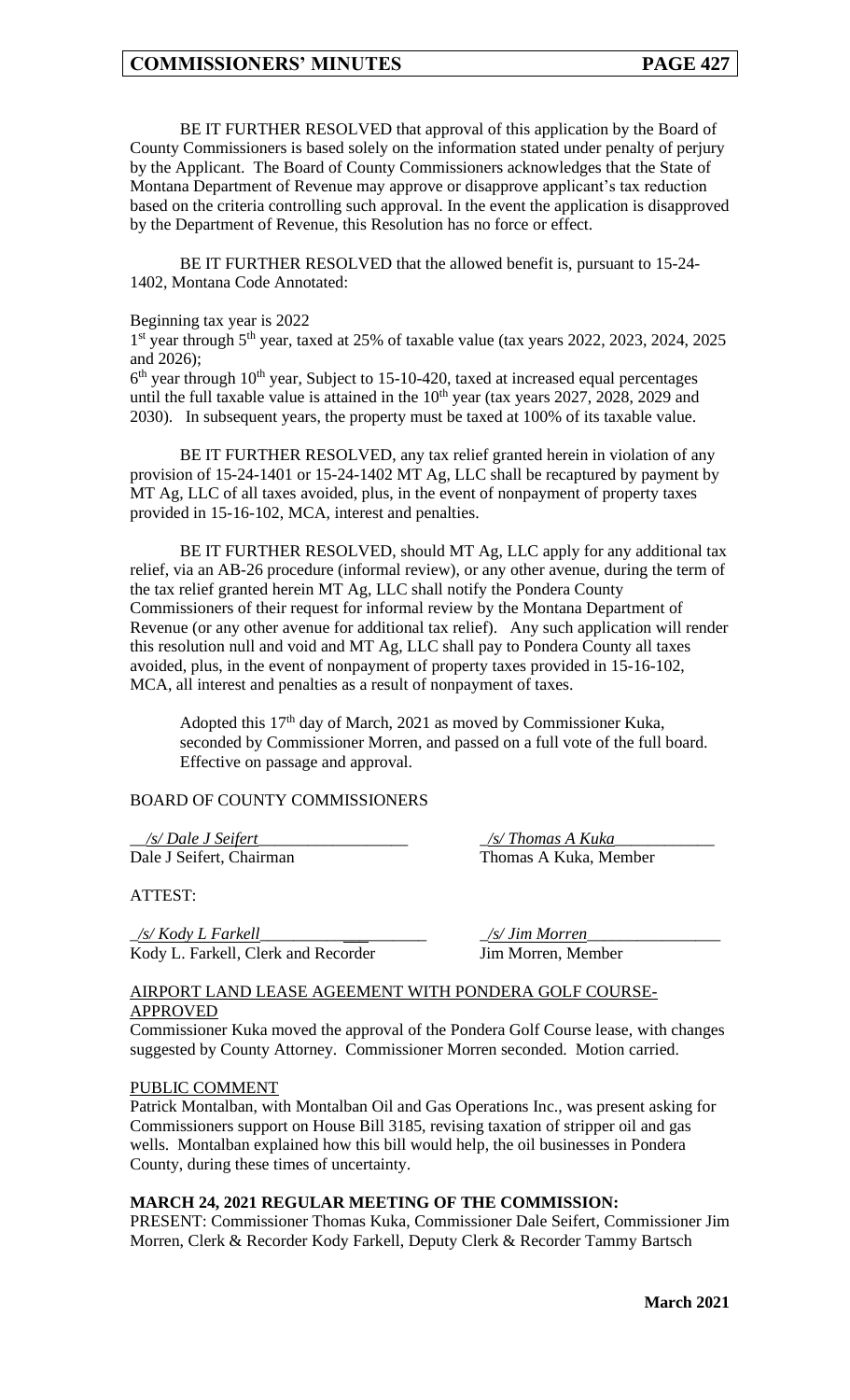## RESOLUTION AUTHORIZING BUDGET AMENDMENTS TO PONDERA COUNTY BUDGET-ADOPTED

### PONDERA COUNTY MONTANA RESOLUTION #29 – 2020-21 AUTHORIZING BUDGET AMENDMENTS TO PONDERA COUNTY BUDGET

WHEREAS the Montana Code Annotated, Section 7-6-4006(4), grants the Board of County Commissioners the power and authority to amend the budget during the fiscal year by conducting public hearings at regularly scheduled meetings; and

WHEREAS Pondera County Commissioners approved the appropriations budget for the Pondera County during its regular budget approval process and errors in revenues and expenditures budget have been identified; and

NOW, THEREFORE, BE IT RESOLVED by the Board of County Commissioners of Pondera County that the budget be corrected as follows:

| Revenues            | Description                       | <b>Prior Amount</b> | New Amount   |
|---------------------|-----------------------------------|---------------------|--------------|
| 2994-331993         | Cares Act (COVID-19)              | \$380,000           | \$278,000    |
|                     |                                   |                     |              |
| 2821-335040         | Gas Tax Revenue (BARSAA) \$76,613 |                     | 78,635<br>\$ |
| 2821-383005         | <b>County Match</b>               | 3,932<br>S.         | \$<br>3,940  |
| 4012-383000         | <b>Interfund Transfer</b>         | \$0                 | \$446,445    |
|                     |                                   |                     |              |
| Expenditures        | Description                       | <b>Prior Amount</b> | New Amount   |
| 2994-101-440154-110 | <b>Salaries</b>                   | \$100,000           | \$0          |
| 2994-101-440154-140 | <b>Benefits</b>                   | \$30,000            | \$0          |
| 2994-101-440154-210 | Supplies                          | \$250,000           | \$0          |
| 2994-010-410000-144 | <b>Retirement Contr</b>           | \$0                 | \$<br>27,300 |
| 2994-011-410000-145 | <b>Insur Contr</b>                | \$0                 | \$<br>37,017 |
| 2994-101-410103-219 | Equipment                         | \$0                 | 10,096<br>\$ |
| 2994-112-411201-110 | <b>Salaries</b>                   | \$0                 | \$<br>1,175  |
| 2994-112-411201-140 | <b>Benefits</b>                   | \$0                 | \$<br>150    |
| 2994-112-411201-210 | Supplies                          | \$0                 | \$<br>1,395  |
| 2994-201-420101-110 | <b>Salaries</b>                   | \$0                 | \$121,235    |
| 2994-201-420101-140 | <b>Benefits</b>                   | \$0                 | 9,370<br>\$  |
| 2994-202-420230-229 | Supplies                          | \$0                 | \$<br>72     |
| 2994-203-420160-110 | <b>Salaries</b>                   | \$0                 | \$<br>63,755 |
| 2994-203-420160-140 | <b>Benefits</b>                   | \$0                 | \$<br>6,435  |
| 2300-201-521025-820 | Transfer to Cap Imp               | \$0                 | \$446,445    |
| 2110-302-521022-823 | Transfer to BARSAA \$1,965        |                     | \$1,970      |
| 2130-303-521022-823 | Transfer to BARSAA \$1,965        |                     | \$<br>1,970  |
| 2821-302-430016-931 | <b>Enhanced Gas Tax</b>           | \$82,545            | \$82,587     |

Adopted this 24<sup>th</sup> day of March, 2021, as moved by Commissioner Morren, seconded by Commissioner Kuka, and passed on a 3-0 vote of the board. Effective on passage and approval.

BOARD OF COMMISSIONERS Pondera County, Montana

Attest: \_\_*/s/ Kody L Farkell* \_\_\_\_\_\_\_ \_*/s/ Jim Morren*\_\_\_\_\_\_\_\_\_\_\_\_\_\_\_ Kody L. Farkell, Clerk & Recorder Jim Morren, Member

\_\_*/s/ Dale J Seifert*\_\_\_\_\_\_\_\_\_\_\_\_\_\_\_\_ \_*/s/ Thomas A Kuka*\_\_\_\_\_\_\_\_\_\_\_ Dale J Seifert, Chair Thomas A Kuka, Member

#### REGULAR MEETING MARCH 31, 2021 CANCELLED

Commissioner Morren moved and Commissioner Kuka seconded to cancel the regular meeting of the Commissioners scheduled for March 31, 2021. Commissioners Seifert